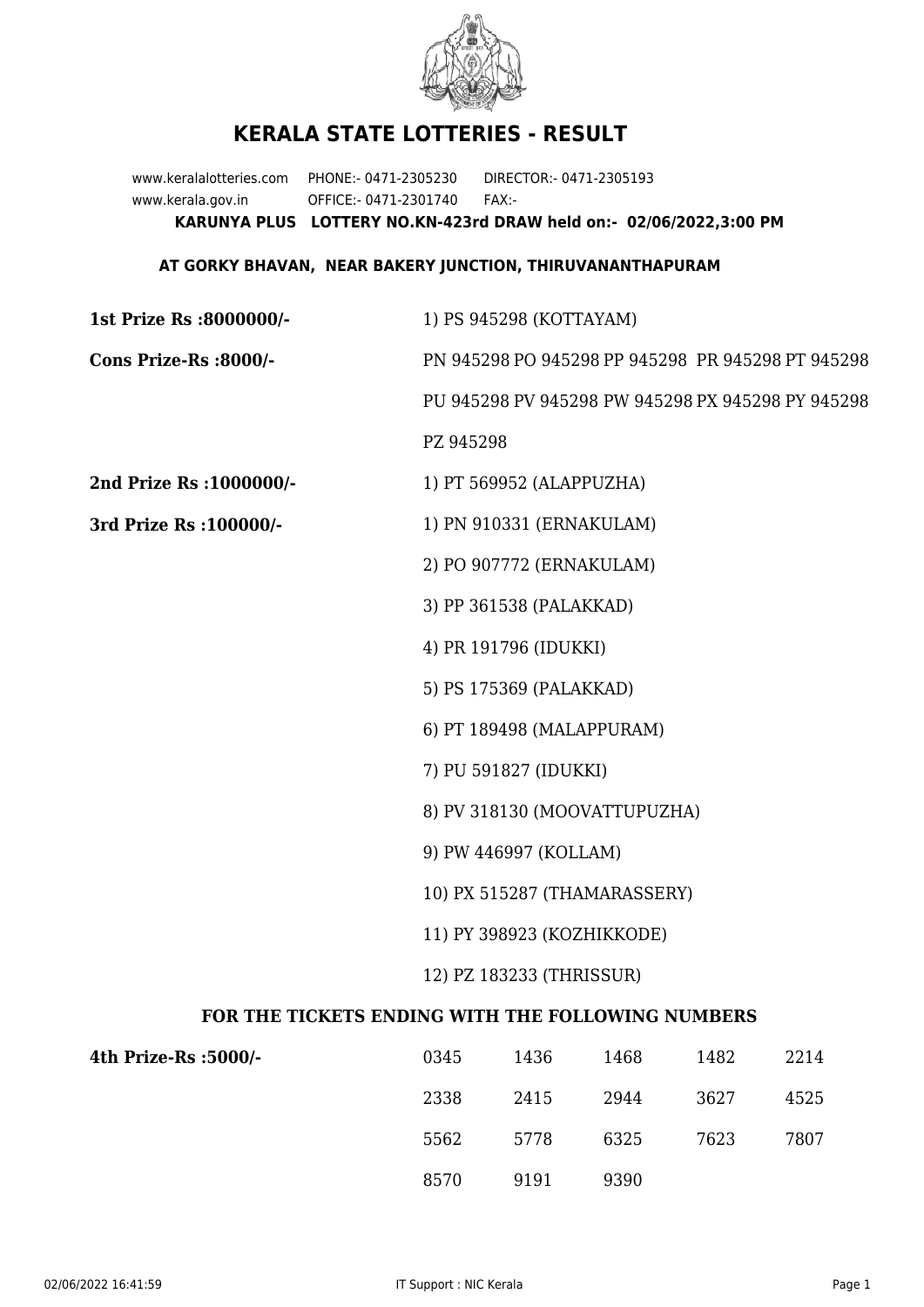| 5th Prize-Rs : 1000/- | 0197 | 0636 | 0655 | 0726 | 0816 |
|-----------------------|------|------|------|------|------|
|                       | 1167 | 1779 | 1790 | 1966 | 2945 |
|                       | 3559 | 3792 | 4089 | 4179 | 4325 |
|                       | 5270 | 5384 | 5453 | 5515 | 6684 |
|                       | 7288 | 7292 | 7400 | 7567 | 7727 |
|                       | 7784 | 7970 | 8222 | 8347 | 9024 |
|                       | 9289 | 9391 | 9860 | 9902 |      |
| 6th Prize-Rs :500/-   | 0137 | 0284 | 0391 | 0834 | 1087 |
|                       | 1117 | 1213 | 1419 | 1499 | 1579 |
|                       | 1640 | 2016 | 2066 | 2100 | 2148 |
|                       | 2284 | 2286 | 2461 | 2508 | 2910 |
|                       | 2952 | 3085 | 3491 | 3562 | 3686 |
|                       | 3732 | 3914 | 3952 | 4053 | 4292 |
|                       | 4682 | 4684 | 4782 | 4801 | 4815 |
|                       | 4917 | 4925 | 5047 | 5071 | 5159 |
|                       | 5203 | 5375 | 5406 | 5494 | 5525 |
|                       | 5548 | 5588 | 6261 | 6392 | 6413 |
|                       | 6646 | 6652 | 6778 | 7078 | 7150 |
|                       | 7392 | 7534 | 7697 | 7782 | 7810 |
|                       | 8260 | 8365 | 8531 | 8729 | 8735 |
|                       | 8827 | 8870 | 8882 | 8977 | 9071 |
|                       | 9308 | 9313 | 9360 | 9371 | 9410 |
|                       | 9533 | 9584 | 9585 | 9762 | 9999 |
| 7th Prize-Rs : 100/-  | 0055 | 0076 | 0225 | 0233 | 0442 |
|                       | 0545 | 0554 | 0754 | 0926 | 0930 |
|                       | 0939 | 1059 | 1153 | 1229 | 1236 |
|                       | 1462 | 1520 | 1937 | 2007 | 2011 |
|                       | 2055 | 2145 | 2263 | 2423 | 2424 |
|                       | 2453 | 2519 | 2581 | 2708 | 2733 |